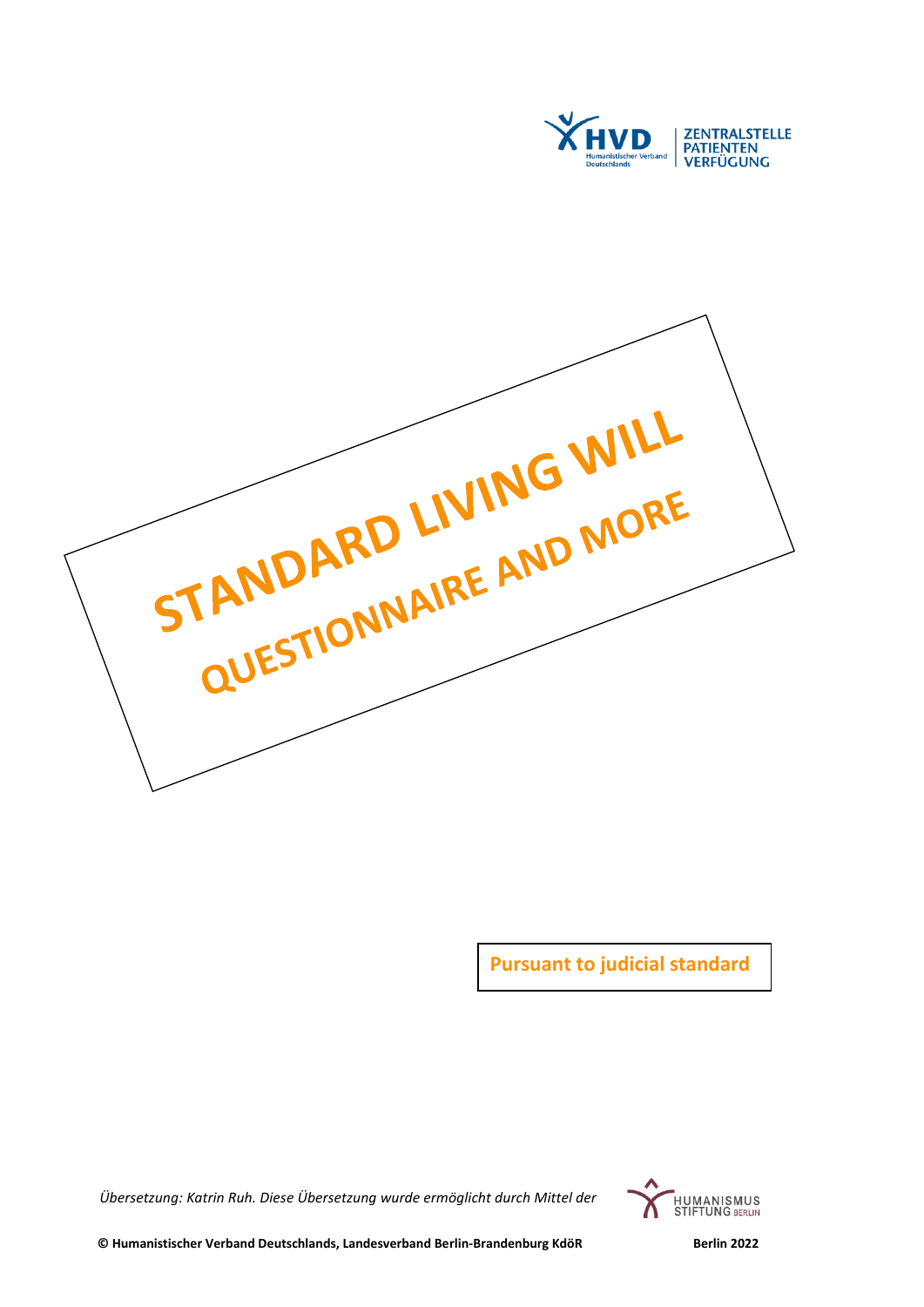## *STEP-FOR-STEP INSTRUCTIONS*

Issuance for an individually extended *STANDARD LIVING WILL*

- Complete
- Mail
- Issuance

Read the instructions in part **A** and part **B** carefully. These parts are to be understood as the key messages of a standard living will (SPV).

You may state individual additional details in advance (in accordance with your present situation) as well as in a more comprehensive way in part **C**.

Part **D** covers all information with respect to an order placement.

Your choice of whether or not to donate an organ (vide "last, but not least") will be included in the standard living will, issued by us.

#### **Self-determined and independent**

▪ For more 25 years, we are engaged in strengthening self-determination at the end of life.

▪ In advising capacity, we contributed to the elaboration of the given "Patient's Living Will Act" of the Federal Ministry of Justice.

. We contribute to a dying with dignity by public relation activities.

Responsible body of the Central Office Living Will (ZPV) is the Human Association of Germany, Regional Branch Berlin-Brandenburg /corporation under public law/. We tightly co-operate with other institutions and branch offices of the Human Association. Possibly, these documents had been handed over to you by one of these branch offices.

Please, be so kind as to return the four pages with the striped rim **to the address** of the Human Association, **mentioned in part D**.

Our staff will check your information and will offer assistance and advice in filling out the questionnaire – individual **advice by telephone is possible** as well.

Basing on your information, we will prepare a **STANDARD LIVING WILL, ready for signature**. It will be submitted to you by mail. In addition, you will receive the proxy documents and we will print in names and contact data of persons of trust, mentioned by you.

We shall charge a fee amounting to **60 €** to cover our costs.

A reduced amount will be possible, and, a **voluntarily paid higher amount in form of a charitable donation**, will be mostly appreciated. The fee has to be paid after receipt of the finished documents, only.

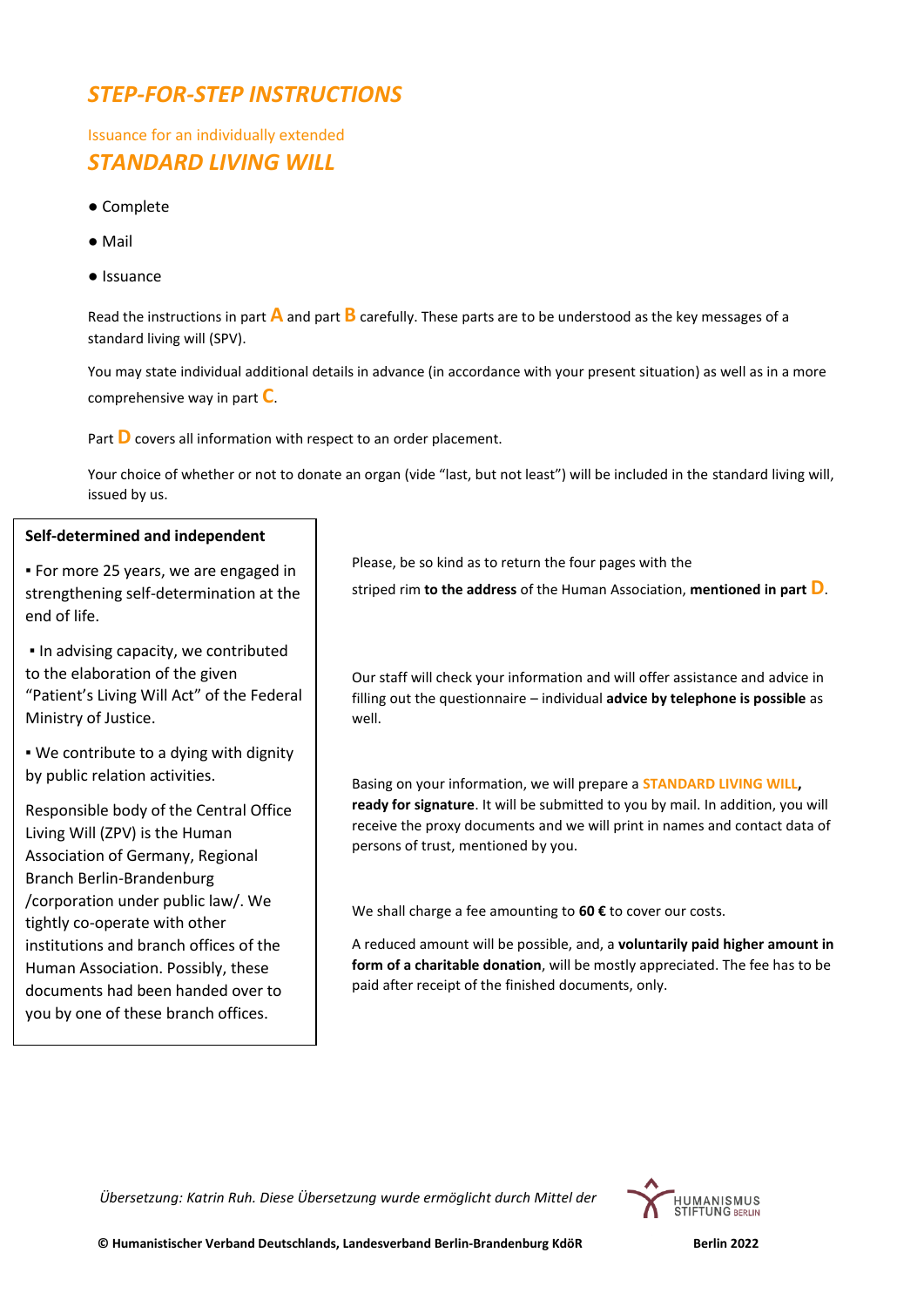## *QUESTIONNAIRE FOR A*

# *STANDARD-LIVING WILL*

*This questionnaire is not to be understood as the final Decree*

Authorized party with first name and surname **Date of birth** Date of birth

Based on my **current (!) situation** - if there would occur a **sudden case of emergency** (for example by accident or stroke)

**a)** Should the following measures of intensive care be implemented and exploited?

Address and the control of the control of the control of the control of the control of the control of the control of the control of the control of the control of the control of the control of the control of the control of

- □ Yes, as long as there are realistic prospects to regain a worthwhile and environmentally related life, I do agree to measures of intensive-care.
- □ No, already now, I do not wish to be treated by intensive-care in principle (because of advanced age, serious illness or due to similar reasons).
- □ No statements/undecided
- **b)** Should *attempts at resuscitation* be made (reanimation)?
- $\square$  In principle, I allow or accept attempts at resuscitation on condition that these measures start within a short time (five minutes) after cardiac arrest, only.
- $\square$  As of today, I do not allow any further attempts at resuscitation in any case.
- □ No statements/undecided

## **In the event not being able to give voice to my wishes or to express my decision, I hereby specify:**

## **A Situations, where my living will shall apply**

*The following "standard" situations are to be understood as "hopeless" in the sense of healing or improvement of the underlying disease. Nevertheless, they cannot automatically be considered as senseless, hopeless or useless. At the end of life there still remain more or less palliative (relieving) and caring measures.*

**To that effect, I do wish primary nursing care as well as pain and symptom relieving measures. In any case, a prerequisite for these wishes is that I am not (longer) able to decide upon the necessary medical measures, i.e., that I am incapable of understanding or intending.**

- *●* If I am unavoidable in the **state of dying** or in the **terminal stage** of a deadly disease, respectively
	- $\square$  even if the date of death in incurable serious illnesses cannot be predicted, yet.
- If I lost consciousness by a **serious brain damage<sup>1</sup>**, and this might be irreversible ("permanent coma")
	- $\square$  even if there are no indications for significant improvements in the foreseeable future for me being **capable of understanding** or **getting into contact with others**. (Possibilities of a temporal limitation, vide part **C**, item 6)



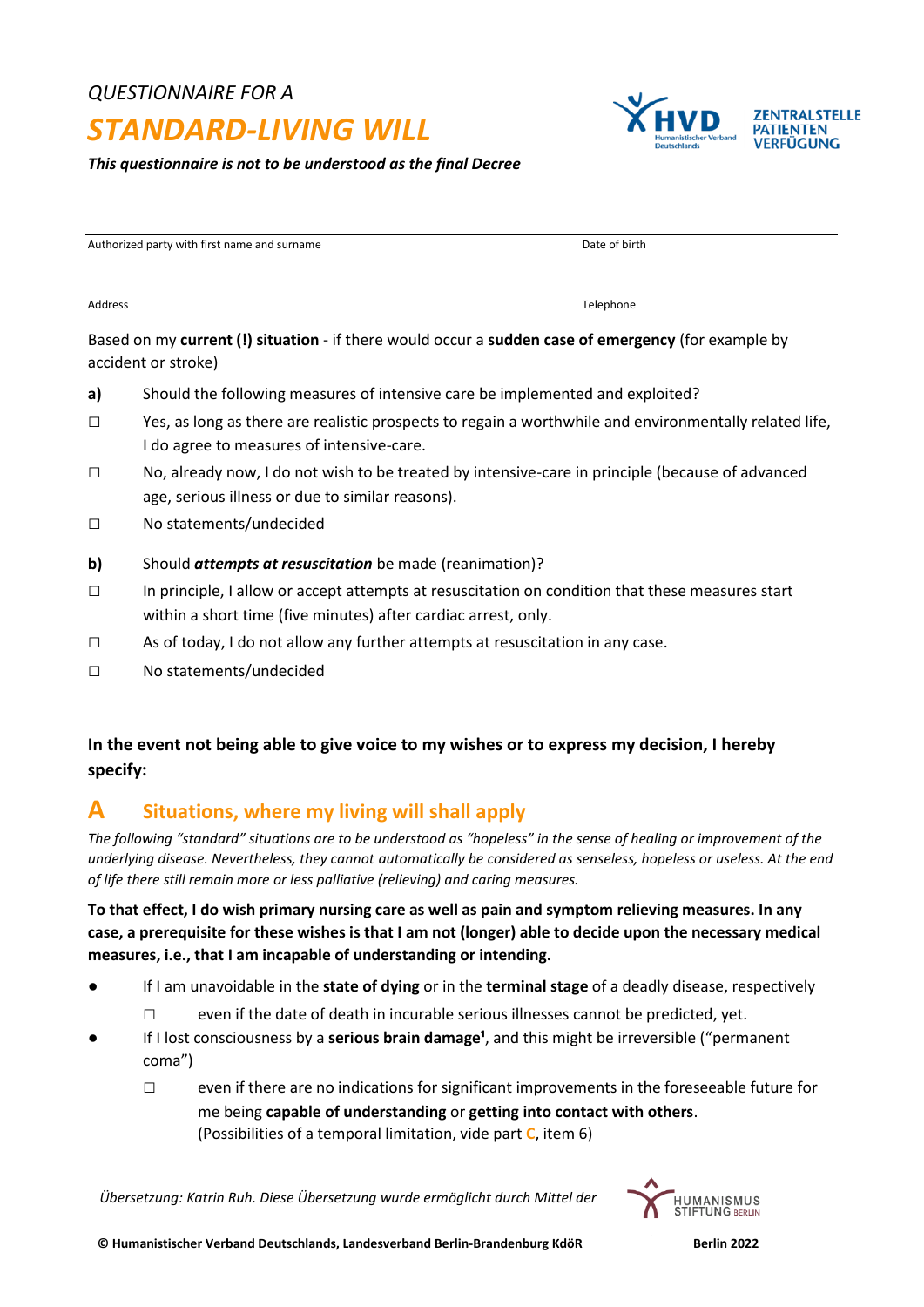- **●** If I will no longer be able to eat in a natural way despite assistance, due to **advanced brain degeneration process²** (i.e., dementia according to type Alzheimer's)
	- $\square$  even in case of a stadium of dementia not yet so far advanced, but, added by an organic threat to life (for example by kidney failure) which would be averted by intensive medical or onerous medical procedures (for example by dialysis), only.

*Re. superscripts, vide "medical explanations"*

## **B Medical regulations for situations, referred to in item A**

## **1. Indispensable basic care**

I wish and expect appropriate care and personal hygiene. Professional, i.e., palliative measures aimed at alleviating psychological and physical symptoms, pains and discomforts as respiratory distress, nausea, fear and restlessness – I take for granted, too.

## **2. Rejection of intensive medical procedures**

**In case of situations referred to in item A**, **I reject any life-prolonging measures.** I do not want any stressful procedures, connected therewith. Dying will be desired or accepted by me, respectively. In case of inability to consent, that means in detail:

- **▪ No life-sustaining procedures and measures** as dialysis, no surgeries or amputation.
- **▪ No artificial respiration or already initiated ones, shall be stopped**. I take it for granted to get medication for a sufficient alleviation of breathlessness.
- **▪ No resuscitation attempts**
- $\square$  With cardiac arrest (in home environment) no emergency physician shall be called in situations referred to at item **A**

## **3. Rejection of artificial nourishment³**

**Alleviation of hunger and thirst feeling** belongs to the basic measures of any relieving therapy. As long as possible, I would like to **eat food naturally**—if necessary, with eating and drinking assistance.

Under the "hopeless" conditions\* referred to at item **A**, I renounce **artificial nourishment³** of any kind, i.e., neither by stomach tube (e.g., through the nose, or by means of a PEG tube through the abdominal wall), nor by calorie intake by infusion. Careful moistening and care of the mouth shall have priority.

□ I also renounce **artificial hydration³**, unless it is justified by terms of palliative treatment to a reasonable extend, for the administration of medication for example. I that very case, I wish to get liquid being consumed via the mouth in a natural way, only.

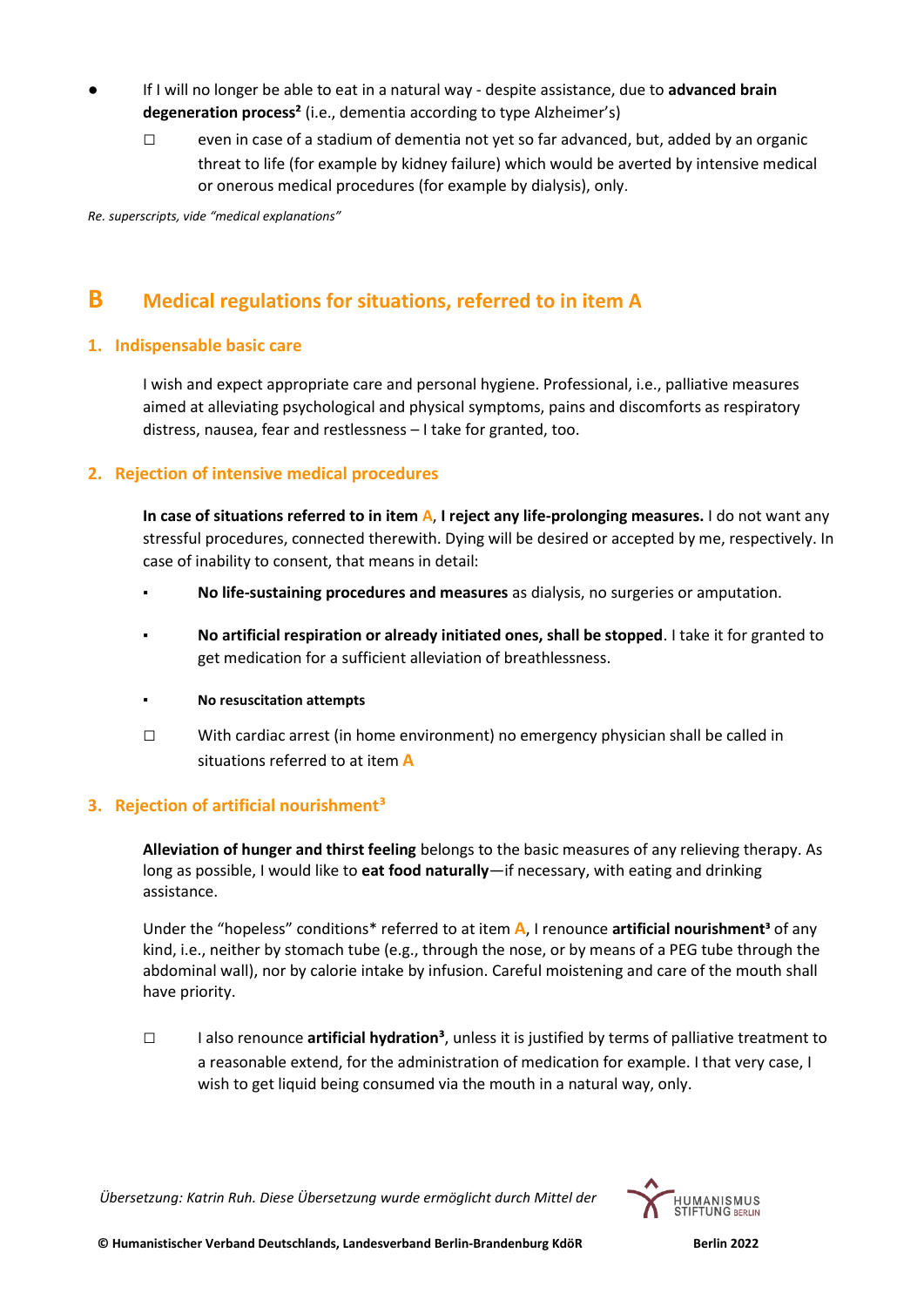## **4. Possible side-effects with the alleviation of pains and relief of symptoms<sup>4</sup>**

When pains, respiratory distress or other agonizing symptoms cannot be alleviated in an adequate way at the end of life, I also agree to take medication which even cause drowsiness and dizziness.

□ Then I expect sedation **medication for consciousness clouding**. I accept the unlikely possibility of life-limitation as side-effect not-intended by physicians.

## **5. Antibiotics and other medication**

*This issue exclusively refers to situations described in item* **A***.*

*Aimed at a noticeable tendency, please, choose two alternatives, only.*

- □ I also renounce this kind of medication. I do not want any stabilisation or possible lifeprolonging measures.
- □ I wish or allow medication for the relief of symptoms, only.
- □ These decisions shall be decided upon or taken by the healthcare guardians at a later time.

It is recommended to add an additional notice covering your personal intentions about a (still) worthwhile life, your hope for improvement as well as about acceptable physical and mental handicaps by outlining already existing health problems. Moreover, please note down all persons to be informed etc. We will submit you such an additional form "What's important for me" in the course of the finished documents.

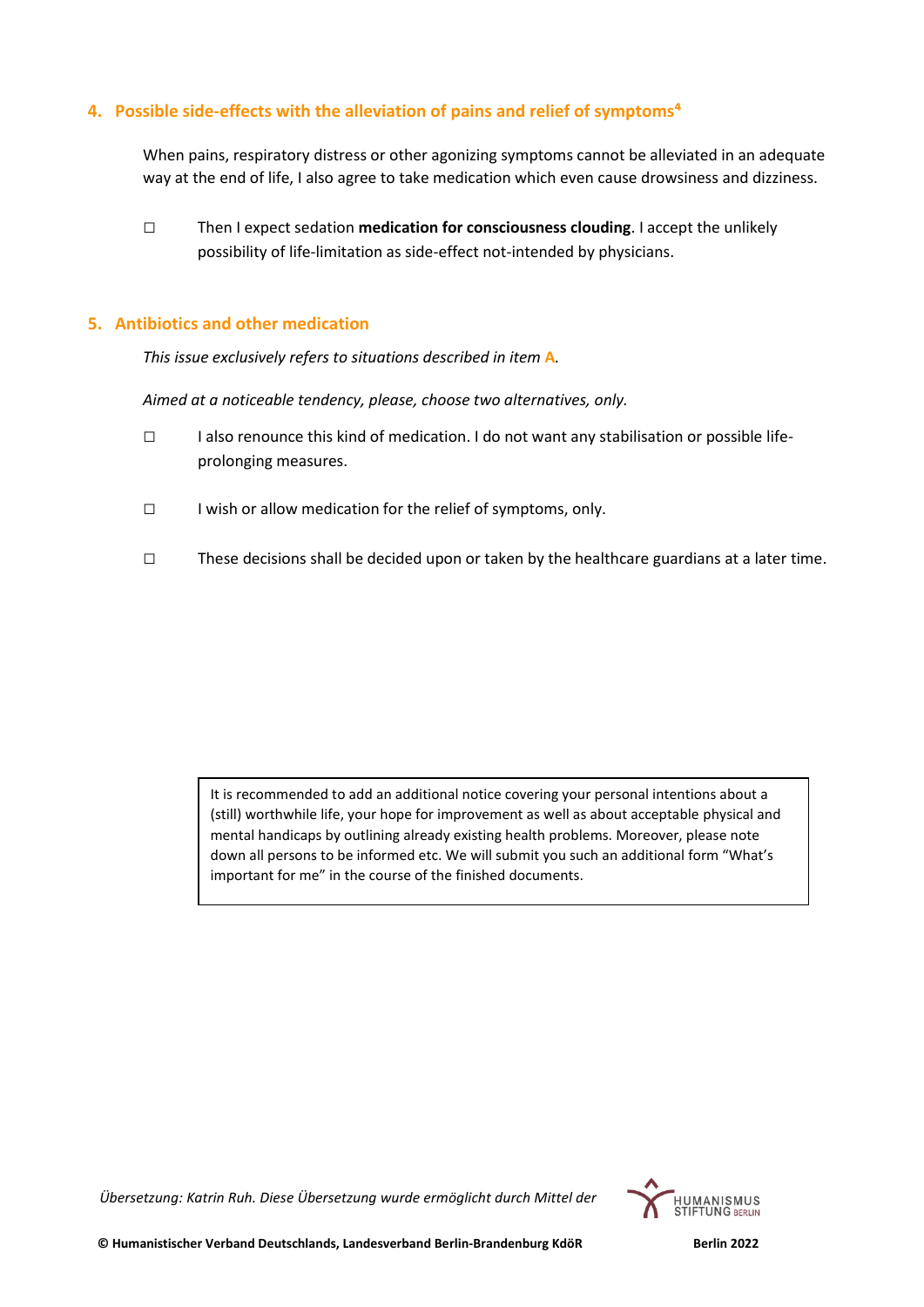## **C Possible additional information and wishes to be taken into consideration**

*In the following, you should add further details basing on your personal values and wishes with reference to the end of life. However, there will always remain difficulties within the determination of time as well as of other unforeseen circumstances. Thus, for example, no one will be able to predeterminate any activities referring limited attempts of revival - nor the desired place of death can be guaranteed. Moreover, the desire of treatment abandonment in case of long-term care will be much too vaguely defined to be considered as an (important) indication to let you passing away finally.* 

## **6. Other situations of inability to understand or intend in which medical definitions of part B shall apply:**

*Before deciding upon the decisions to follow, it will be recommendable to seek medical advice. In case of any doubt, you should skip the following options.*

**□** In case of **inability of consent** as well as of communication by speaking caused by a **severe brain**  damage<sup>1</sup>, the expectation of a significant improvement shall be limited to:

> **……………….** Week(s), day(s) **or** month(s) *Please, enter a figure and strike out the terms not applicable.*

- **7. Situations of most advanced care with (even temporary) inability to understand or intend**
- **□** In case of **permanent physical long-term impairment** with most advanced care (for example caused by stroke, organ damage or accident), **I do not wish any more life prolonging interventions**.

*With the items to follow, you have the choice of different options.*

## **8. For later decision-making and interpretation of my will.**

- **□** After full informed medical consent, **those persons, appointed by me** in the enclosed healthcare proxy shall "have the final say" in the decision-making process. With necessary interpretations, they **shall have an own power of discretion** in the framework of my stipulations.
- **□** All stipulations laid down in this document, shall be binding and directly applicable conditions for physicians. As long as I do not revoke these stipulations, no changes of my will shall be assumed under the given circumstances.
- **□** Whereas in case of **dementia**, there shall be carefully considered any activities to what shall be undertaken **in equivalent to my wellbeing and presumed intention**. This shall be found out basing on my gestures, glances or other expressions of life, i.e., preferably with the approval of those involved.

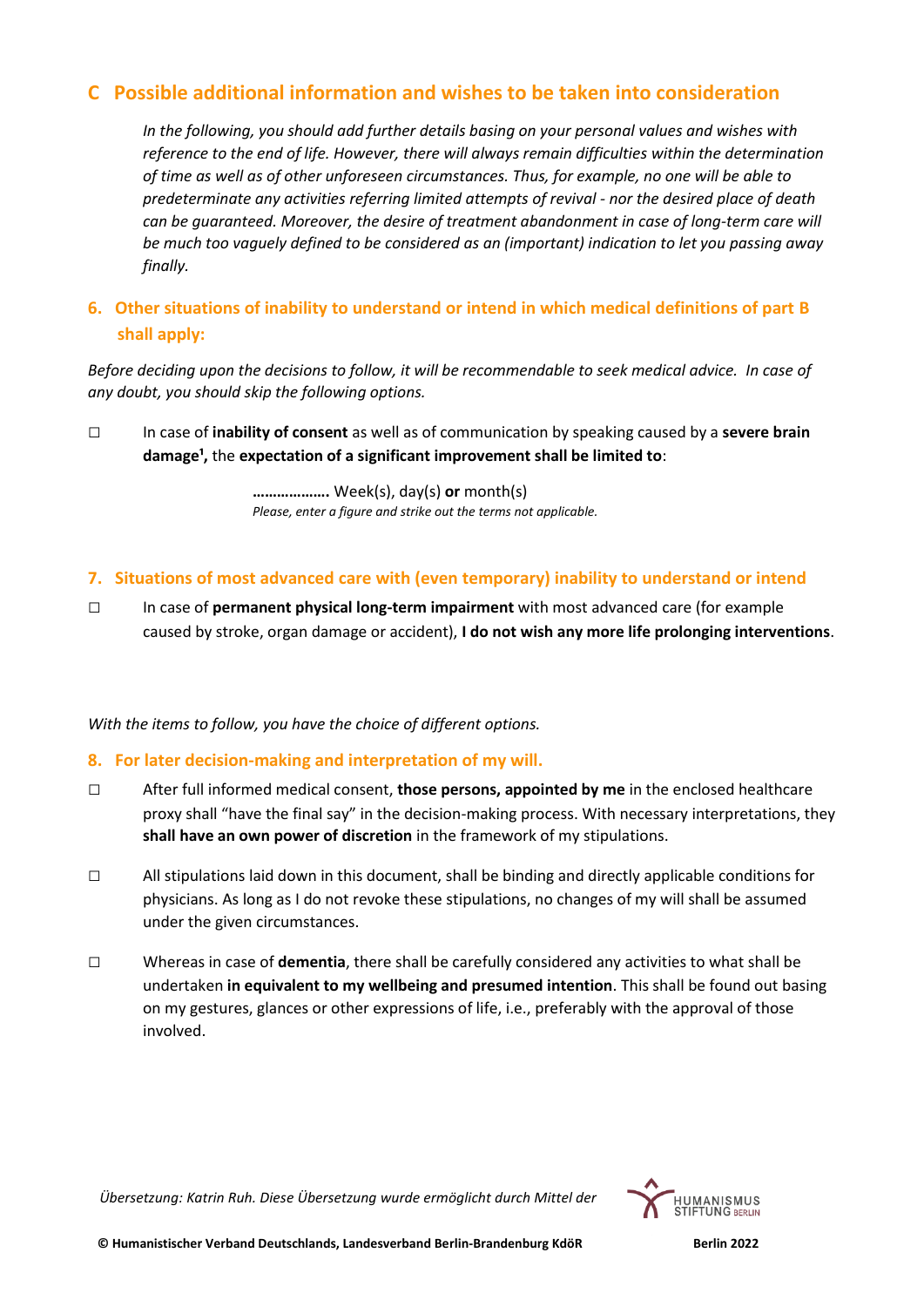## **9. Desired place to be at the end of life**

### **I want…**

- **□** to be in a place where my dignity, care and self-determination will protected be best way ever.
- **□** to stay in a familiar environment if at all possible.
- **□** to be transferred in a hospital in case of complications at the end of life.
- **□** to dye in a hospice.

#### **10. Desired support at the end of life**

*Please, insert name and phone number when appropriate.*

#### **I want the following persons/institutions to be informed and involved**

**□** Nursing/care service, ambulatory hospice service:

……………………………………………………………………………………………………..

□ Representatives of the following church / religious community or community of conviction / organization:

………………………………………………………………………………………………………

□ Physician of my choice:

……………………………………………………………………………………………………..

## **D Further details**

## **11. Organ and tissue removal**

- **□** I agree to an **organ removal** for the purpose of transplantation. **Intensive-medical measures** aimed at definition of brain death and organ removal to follow, are **allowed to be pursued**.
- **□** I refuse the organ removal.
- **□** I am not sure about.

*The following permit applies regardless of the three options mentioned above:*

**□** I consent to a post mortem organ and tissue removal for the purpose of medical-scientific research.

## **For processing**

**□** I would like to ask for an **urgent processing** (due to a forthcoming medical intervention).

*Übersetzung: Katrin Ruh. Diese Übersetzung wurde ermöglicht durch Mittel der*



 **© Humanistischer Verband Deutschlands, Landesverband Berlin-Brandenburg KdöR Berlin 2022**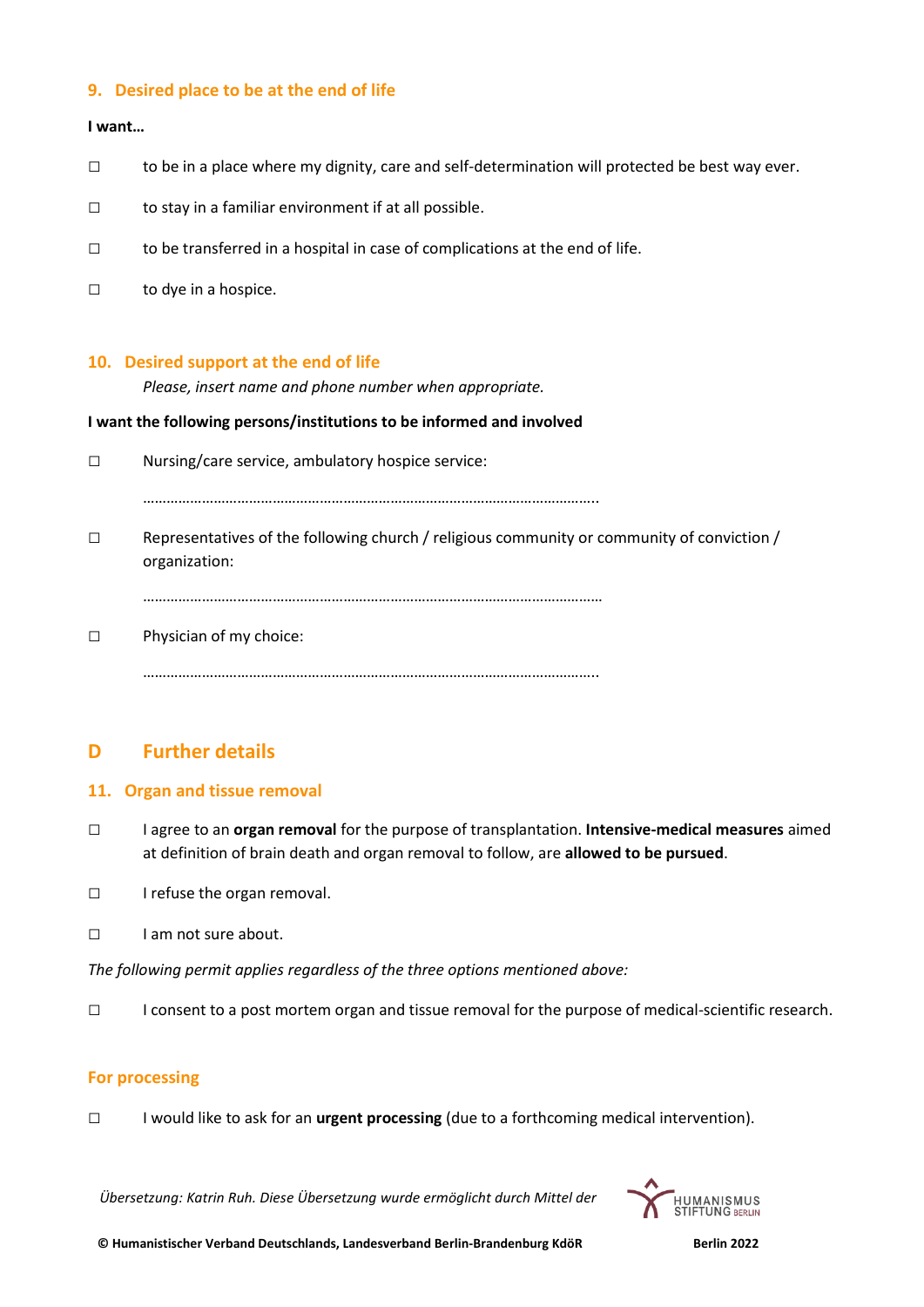## **Filling in forms online**

*Please, enter our web page [www.patientenverfuegung.de](http://www.patientenverfuegung.de/) and save time by filling in your personal data online and by clicking on the respective option, yourself. According to this, the mentioned amount of fee will be less (compared with the undermentioned).* 

## **Refund of charges**

*The average expenses for the issue of an individual standard living will amount to appx. 60, - EUR.*

*Aimed at supporting our objectives, you could make a charitable donation. Your donation would help those who cannot afford the fees for issuing the necessary health care documents.* 

**After receipt of my documents,**  (Standard living will ready to sign – and, if desired, proxies, ready to sign – in duplicate) **I agree to transfer the (checked) amount of**

**□ 60,- EUR - regular**

#### **□ 30,- EUR - reduced**

Please state the reasons for the reduced amount:

………………………………………………………………………………………………………………………………………………………… ………………………………………………………………………………………………………………………………………………………… ………………………………………………………………………………………………………………………..

*A bank transfer form will be annexed to the submitted documents*

## *We would like to thank you for your assistance in advance*



**□** I agree to the storing and processing of my personal data aimed at executing my order. Persons mentioned by me (and to be included into my proxies) had been informed about these arrangements by me, and, agree to this procedure, too. I took notice of the annexed privacy statement of this Living Will

*Place/Date Signature*

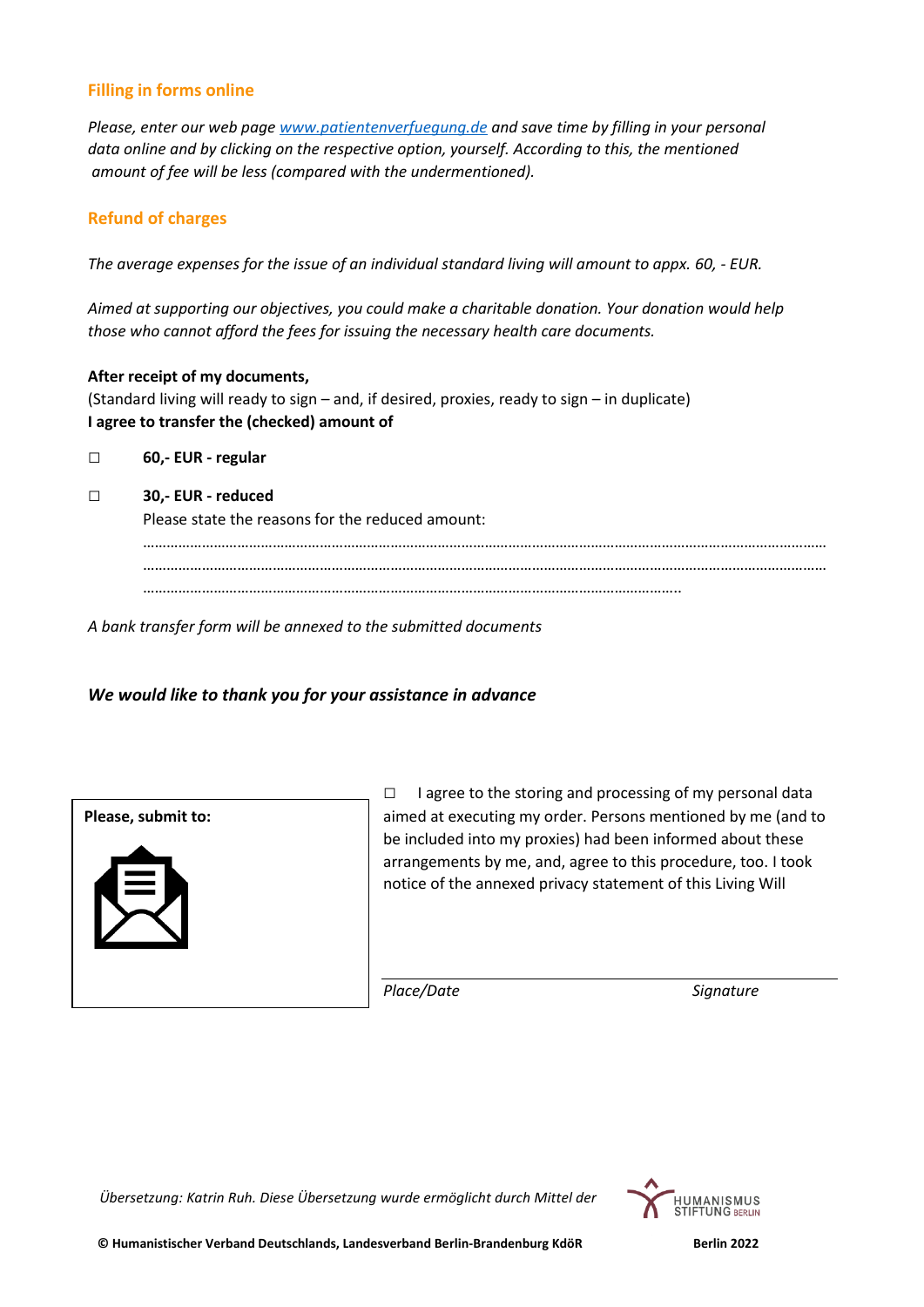# *MEDICINAL EXPLANATIONS*

#### *Referring to the definitions with superscripts\**

#### **Brain damage: Permanent unconsciousness / severe dementia**

1. Usually affects **sudden severe brain damages** (for example accidentally by **head injuries**, by **stroke** or by **insufficient oxygen**  supply of the brain). The most severe form is a probable expiration of all functions of the cerebrum (permanent coma). Patients in **coma** do not react to stimuli of all kinds and artificial nutrition will be vital. In such cases, organ functions as breathing activities, intestinal and kidney functions will more likely remain unchanged. Especially, with young people **favourable developments** may be observed, i.e. depending on the coma cause after approximately 3, 6 or even after 12 months – but the longer the coma lasts, the more permanent (multiple) damages could be caused.

By no means all patients with brain injuries are or stay in a comatose state. They can also be "only" mentally handicapped, and, due to these reasons, **unable to understand** and to enter into contact with other people by speaking. But they react quite well to stimuli, achieve true sentiments, and, they can learn to eat again, to communicate in simple words and to move in a coordinated way. Best prospects for a successful rehabilitation are within the first six to eight weeks. Possibly, there could even live independently.

2. It affects irreversible brain injuries caused by progressive impairment of brain function, most common with dementia (Alzheimer's disease). In a very advanced final stage, the patient will be completely bedridden, will not be able to recognize close relatives, and, will be unable to eat and drink in an appropriate natural manner. This is to be distinguished from a stage not yet so far advanced. In this very stage, symptoms could be noticed as personality disorders, fear and disorientation. Even if people are no longer aware of own mental deficiencies, the concerned will be able to associate positive feelings. The affected persons may enjoy life (in a world of their own) or eating.

#### **Artificial nutrition and supply of fluids**

3. Alleviation of hunger and thirst feeling belongs to the basic measures of any relieving therapy. However, many seriously ill **do not feel hunger** any more – this applies without exception during dying processes, and, most probably, for persons in longlasting coma, too. With people suffering of serious illnesses the sensation of thirst lasts longer than the sensation of hunger. Mainly, it is caused by dryness of the mouth. Aimed at the alleviation of these symptoms in dying, it is very important to execute a professional mouth care beside of moistening the beathing air. In contradiction, the artificial supply of larger fluid quantities with the dying is very dangerous because this leads to fluid retention in the body, resulting in agonizing consecutive symptoms (as respiratory distress).

#### **Pain relief and reduction of illness discomforts**

4. In general, **professional palliative medical treatment** which includes the administration of morphine will have no effect on life expectancy as well on reduction of consciousness. One example of this is the quite well controlled tumour-induced pain with cancerous diseases. This kind of treatment could even "revive spirits to get new energy". But with all other unbearable pains and not controllable symptoms, especially with fear of suffocation, it will be necessary to decide upon a higher dosage of pain killers and sedatives.

When "conventional" palliative treatment reaches its limits, narcotics for a so-called sedation (reduction of awareness or temporary deep sleep) shall be used. With extraordinary emergency cases (and unintended by physicians), the risk of an unintended shortening of remaining life-span is not excluded. If this will be accepted and aimed at meeting the principles of legal certainty for physicians, an appropriate passage shall become part of the living will.

#### **Resuscitation ("Reanimation")**

5. **Resuscitation procedures** will never serve the reduction of suffering, but, are intended exclusively to rescue lives. Per minute elapsed till the beginning of lifesaving, the chance to survive will reduce by appx. 10 per cent. When resuscitation will be successful after **more than 5 minutes**, only, severe permanent brain damages by hypoxia in the brain will have to be taken in consideration (survival in comatose state). The especially vulnerable brain tissue will be damaged irreparably much quicker than other organs. Unconditional prohibition of resuscitation could be considered for a very senior or terminally ill patient who doesn't – under no circumstances - want to be operated. Within the framework of (still) planned medical interventions there might occur occasional short-term problems which can be solved without health damages by **immediate** resuscitation procedures.

*\* To a large extent, these explanations within the meaning of the Hospice and Palliative Counselling Service are adapted from the brochure "Living Will" edited by the Federal Ministry of Justice*